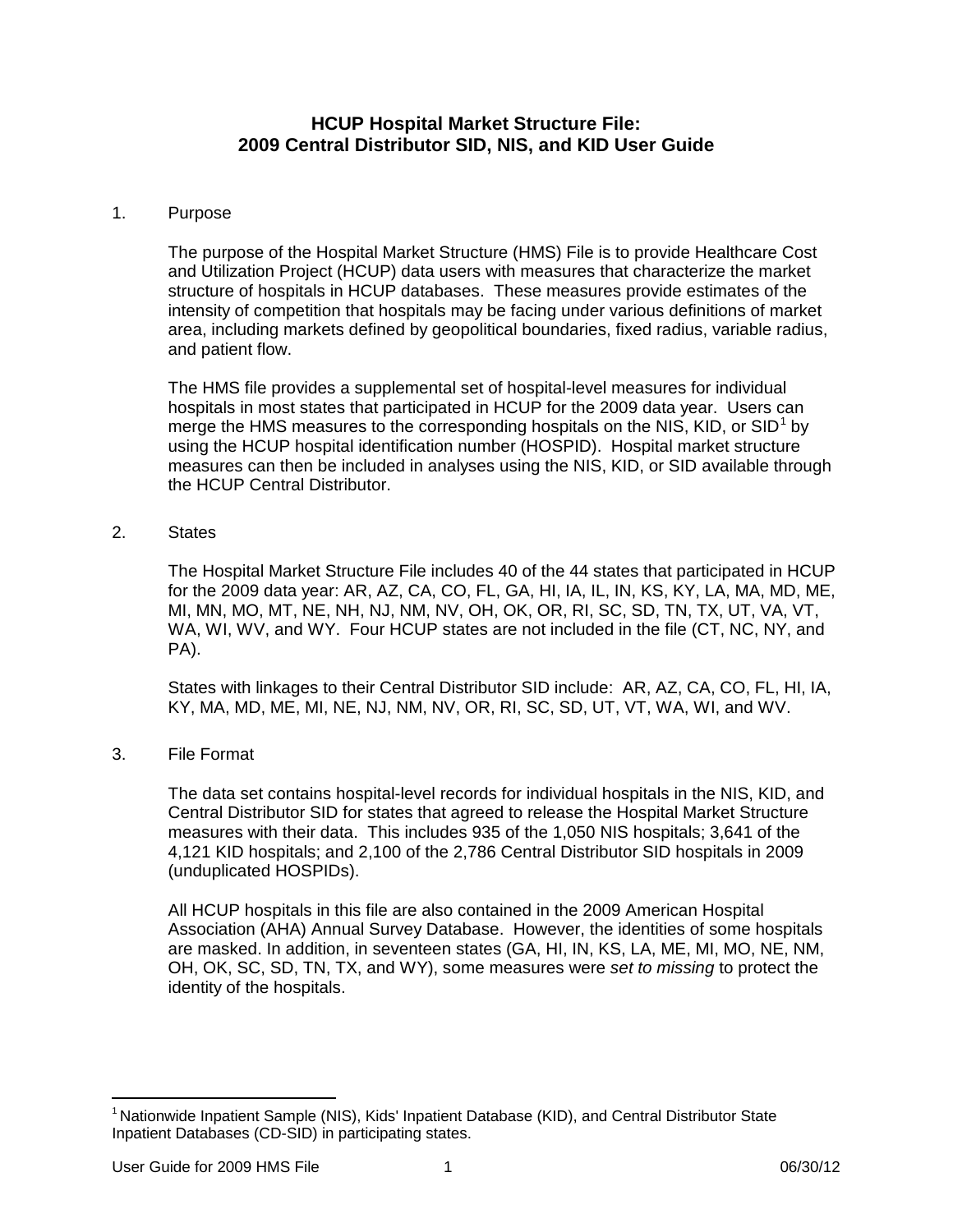4. Linking to HCUP Inpatient Databases

The HMS File includes flags that indicate whether a hospital is available in the HCUP NIS, KID, or Central Distributor SID. These data elements aid in linking the file to the HCUP inpatient databases.

**NIS and KID**: Each of the 40 states in the Hospital Market Structure File participated in the 2009 NIS and KID and a sample of their hospitals is included in each of these HCUP nationwide databases.

For the NIS, users should first select hospitals from the Hospital Market Structure File where NIS=1 and then link the resulting Hospital Market Structure measures to the NIS by HOSPID.

For the KID, users should first select hospitals from the Hospital Market Structure File where KID=1 and then link the resulting Hospital Market Structure measures to the KID by HOSPID.

**SID:** Twenty-seven states participated in the 2009 Central Distributor SID at the time the files were created, and 25 of these states agreed to release the market structure measures with their Central Distributor SID data. The complete enumeration of hospitals from each of the 25 states is included in the Hospital Market Structure File.

For the Central Distributor SID, users should first select hospitals from the Hospital Market Structure File where CD SID=1 and STATE=pc, where "pc" is the state postal code for the corresponding Central Distributor SID. Users should then link the resulting Hospital Market Structure file to the Central Distributor SID by HOSPID.

5. Internal Validation

The HCUP Hospital Market Structure measures are based on the methods of Wong, Zhan, and Mutter (2005). More information can be found in the peer-reviewed article: Wong HS, Zhan C, and Mutter R. "Do Different Measures of Hospital Competition Matter in Empirical Investigations of Hospital Behavior?" *Review of Industrial Organization* 26: 61-87, 2005. A copy of the article may be obtained through AHRQ's online publication request service at<http://www.ahrq.gov/news/pubcat/pubcat.htm> by providing the AHRQ Publication Number, 05-R050.

Refinements to the methods employed by Wong, Zhan, and Mutter (2005) are noted below. The measures developed for 2003 were compared with the corresponding measures developed when 1997 data was used in the study noted previously. Measures across the two time periods are consistent.

Users of the HCUP Hospital Market Structure measures should cite Wong, Zhan, and Mutter (2005) in their work.

## 6. Market Definitions for HMS Measures

For each market definition, the HCUP Hospital Market Structure File contains two broad measures of the intensity of hospital competition: the number of hospitals in the market (N) and the Herfindahl-Hirschman Index (HHI). HHI is the sum of squared market shares for all of the hospitals in the market. A hospital's market share is calculated as the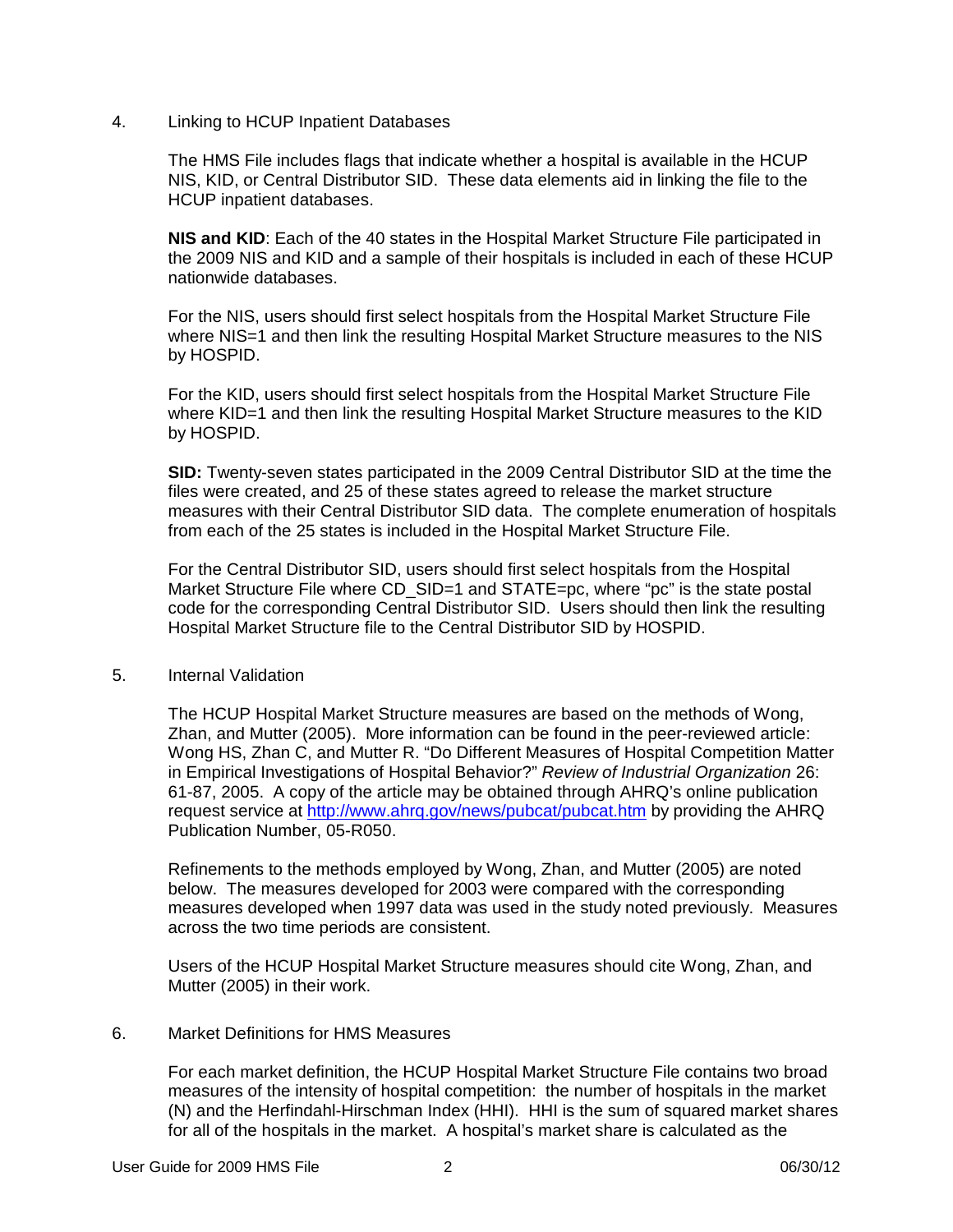number of discharges from that hospital divided by the total number of discharges from all hospitals in the market.

Hospital markets are defined by four different approaches: geopolitical boundaries, fixed radius, variable radius, and patient flow. A brief description of each approach follows. For further details, please see Wong, Zhan, and Mutter (2005).

A. Geopolitical Boundaries

Markets defined by geopolitical boundaries are based on counties, Metropolitan Statistical Areas (MSA), Health Service Areas (HSA), and Core-Based Statistical Areas (CBSA). The county for each hospital was obtained from the AHA 2009 Annual Survey Database. HSA values were obtained from the 2009 Area Resource File (ARF). The MSA values and CBSA codes were obtained from the HCUP 2009 Historical Urban-/Rural – County (HUR-C) file.

B. Fixed Radius

Under the fixed radius market definition, every hospital is assigned a unique market area, which is the region enclosed by a circle centered on the hospital and defined by a 15-mile radius. Hospital coordinates (i.e., longitude and latitude information) were obtained from the ArcView GIS.

C. Variable Radius

The variable radius market definition allows the radius to vary for each hospital so that it captures 75% of the hospital's discharges (or 90%, depending on the market definition used). For each hospital, we calculated the distance between the hospital and the patient ZIP Codes that it served, and ranked patient ZIP Codes according to the distance, in ascending order. Patient ZIP Codes were obtained from the HCUP SID data. We then aggregated the discharges in each ZIP Code until 75% (or 90%) of the hospital's discharges were captured. The distance between the hospital and the last ZIP Code to achieve this cutoff was the *variable radius*. Under each market definition, the number of hospitals and the HHI are reported.

D. Patient Flow

The patient flow approach defines a hospital's market as the collection of ZIP Codes that send a nontrivial amount of patients to the hospital, and that collectively account for 75%, 90%, or 95% of a hospital's discharges. For each patient ZIP Code, we first obtained the number of unique hospitals that served that ZIP Code and then ranked these hospitals in descending order of discharges in that ZIP Code. Next, we aggregated the discharges of hospitals until 75% (or 90% or 95%) of the ZIP Code's discharges were captured. The corresponding number of hospitals needed to achieve this level was the market structure measure for the ZIP Code. Third, for each hospital, we calculated the proportion of this hospital's discharges that came from each ZIP Code. That hospital's measure was the sum of ZIP-level measures weighted by the proportion of the hospital's discharges to that ZIP Code. HHI did not vary materially by 75%, 90%, or 95% of a hospital's discharges. Therefore, although we report separate measures for N, we only report one HHI measure.